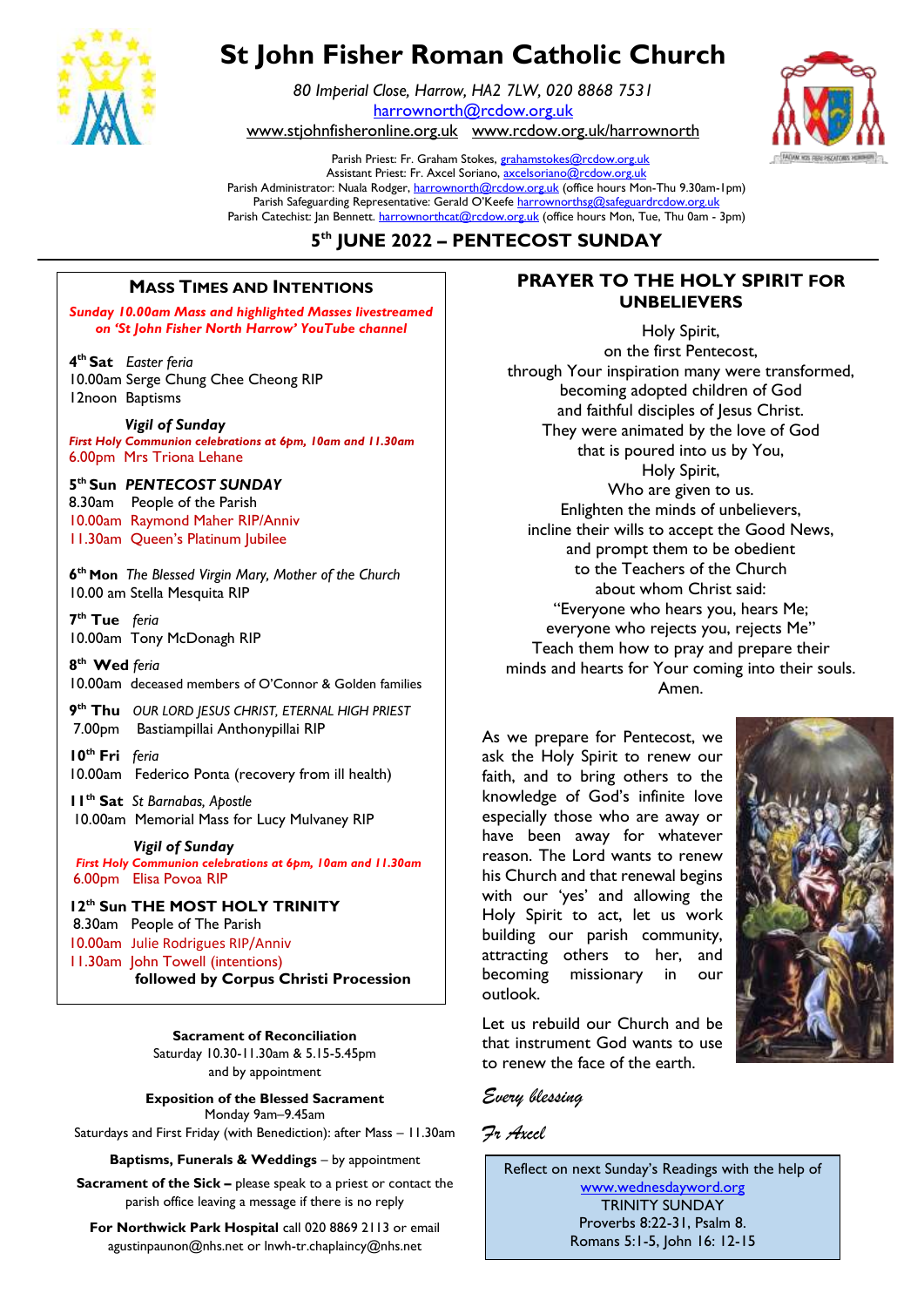### REGULAR NOTICES

If you or a sick relative could benefit from a visit from the parish **St Vincent de Paul Society,** please contact the parish office or SVP direct on **07935 776298.**

If you would like a visit from the priest and/or to regularly receive **Holy Communion**, please contact the parish office.

**Recently deceased -** Christopher John Connolly, Garrett McKenna

**Pray also for** Gracie Schifano, Aoife Conroy, Ruby 'Trish' Bevan, Yvonne Plourde, Jim O'Gorman, Marian Tallon, Anne Tyhurst, Bridie Aherne, Rajesh Rajakarier, Christopher Duncan, Ronald Bathchelor, Thomas Quinn, Dyphna Lynch,

Bernard Payne, Rosa Faleiro, Ann Lavelle, David Mcintosh, Godfrey Taylor, Michael O'Connor, Geraldine Aiello,

Richard Parkinson, Paul McBride, Luigina Johnson and all whose anniversaries of death occur at this time.

#### PARISH NOTICES

| <b>Prayer for the Queen to be said at Masses this weekend</b> |
|---------------------------------------------------------------|
| Following the Prayer after Communion:                         |
| V. O Lord, save Elizabeth, our Queen.                         |
| R. And hear us on the day we call upon you.                   |
| V. O Lord, hear my prayer.                                    |
| R. And let my cry come before you.                            |
| V. The Lord be with you.                                      |
| R. And with your spirit.                                      |
| Almighty God, we pray,                                        |
| that your servant Elizabeth, our Queen,                       |
| who, by your providence has received the governance of        |
| this realm,                                                   |
| may continue to grow in every virtue,                         |
| that, imbued with your heavenly grace,                        |
| she may be preserved from all that is harmful and evil        |
| and, being blessed with your favour                           |
| may, with the royal family,                                   |
| come at last into your presence,                              |
| through Christ who is the way, the truth and the life         |
| and who lives and reigns with you                             |
| in the unity of the Holy Spirit,                              |
| one God, for ever and ever. <b>Amen</b>                       |
| Changing Mass Books on Saturdav evening - we need son         |

**Changing Mass Books on Saturday evening** – we need some help changing the Mass books over to the next volume before the 6pm Mass on Saturday evening. If you can help please make yourself known to Fr Graham/ Fr Axcel. Thank you.

**Returning to Mass at Pentecost – The Bishops of England and** Wales have now restored the Sunday obligation on Catholics to attend Mass each week. Copies of the statement are available at the back of the church.

**Baptisms –** We welcome into the church Keshith Aarvic and Dominik Kavanagh who are being Baptised this weekend**.**

**Sacramantal Celebrations –** We will continue celebrating **First Holy Communions** at 6pm, 10am and 11.30am Masses this weekend and next weekend. **The First Communion Masses will be live streamed** The altar and the first four rows of pews are in the camera's range: people in these pews may therefore be filmed. If you do not want to be filmed please sit at the back of the church and let the priest or minister know that you would like to receive communion in your seat.

**Corpus Christi** On 19th June there will be a **Corpus Christi procession after the 11.30am Mass to which everyone is invited.** Please bring rose petals to be scattered in front of our Lord during the procession.

**Parish Get Together – from 12noon on Sunday 12th June** You are invited to come to the parish centre (and outside if the weather is good!) for a bring and share lunch. Please sign up on the list in the porch if you are coming so we have an idea of numbers. Many people have offered to help set up so thank you; helpers will be needed from 11:30 onwards. Food can be delivered to the hall from 9:30am. Please label the dish to say what it is and if it is suitable for vegan or vegetarian diets. Anyone who has food allergies or intolerance is asked to bring their own food. Drinks will be provided.

**Parish Renewal 'Divine Renovation' reading group** – Further to our 'watch party' on Shrove Tuesday Fr Graham has invited parishioners to join a reading group to explore the priniciples and ideas in 'Divine Renovation' and how we might take them forward in the parish. This will start with a gathering on **Monday 13th June at 7pm in the small hall**. **If you are interested in joining the group please contact Fr Graham** in person or via email as we need to buy the books! More information can be found at **[www.divinerenovation.org/](https://www.divinerenovation.org/)** or by watching [www.youtube.com/watch?v=C18V0l28-2U](http://www.youtube.com/watch?v=C18V0l28-2U)

**Summer Fete at St John Fisher Primary School on Saturday 2nd July from 11.00am–3.00pm -** The parish is running the **plant and cake stalls** this year as well as providing the **teas and coffees**. We are asking those of you who are gardeners to plant a few extra seeds or maybe take some cuttings from garden

plants/herbs to put in pots, or plant a hanging basket/patio pot. **Please remember to label your plants.** The popular **cake stall** often runs out of cakes so we would be grateful if as many of you as possible could bake a cake. We can offer to freeze a cake if you will be away. Making a note of the ingredients is helpful for those with allergies. **All donations can be left in the porch from the weekend of 25/26th June**. The Friends of the School will be selling **raffle tickets** at the **10.00am Mass on Sunday 19th and 26th June**. We will also need volunteers to help for an hour on the stalls. For offers of help or further information please contact the parish office or email Alison Jackson [alisonjackson2000@hotmail.com\)](mailto:alisonjackson2000@hotmail.com)

**Father Axcel's hybrid bike** has gone missing from the big shed in the Parish. It is a black and orange 'Pinnacle' bike with disc brakes. Please contact the parish office if you have any information. Thank you.

**Car park works** – Our tree surgeons came this week to pollard the large tree in the car park and two trees by the parish centre as well as to cut back the hedge. Next the bricklayers will be coming to repair the damage to the car park wall.

#### DEANERY & DIOCESAN NOTICES

**Eucharistic Octave in Covent Garden**: The Diocesan Shrine of the Blessed Sacrament, Corpus Christi Church, Maiden Lane will be hosting a Eucharistic Octave **from 11th to 19th June.** This has been organised to celebrate our Eucharistic Lord in the lead up to the Solemnity of Corpus Christi. Full details can be found at [www.catholiclondon.org](http://www.catholiclondon.org/) nad on the church notice board.